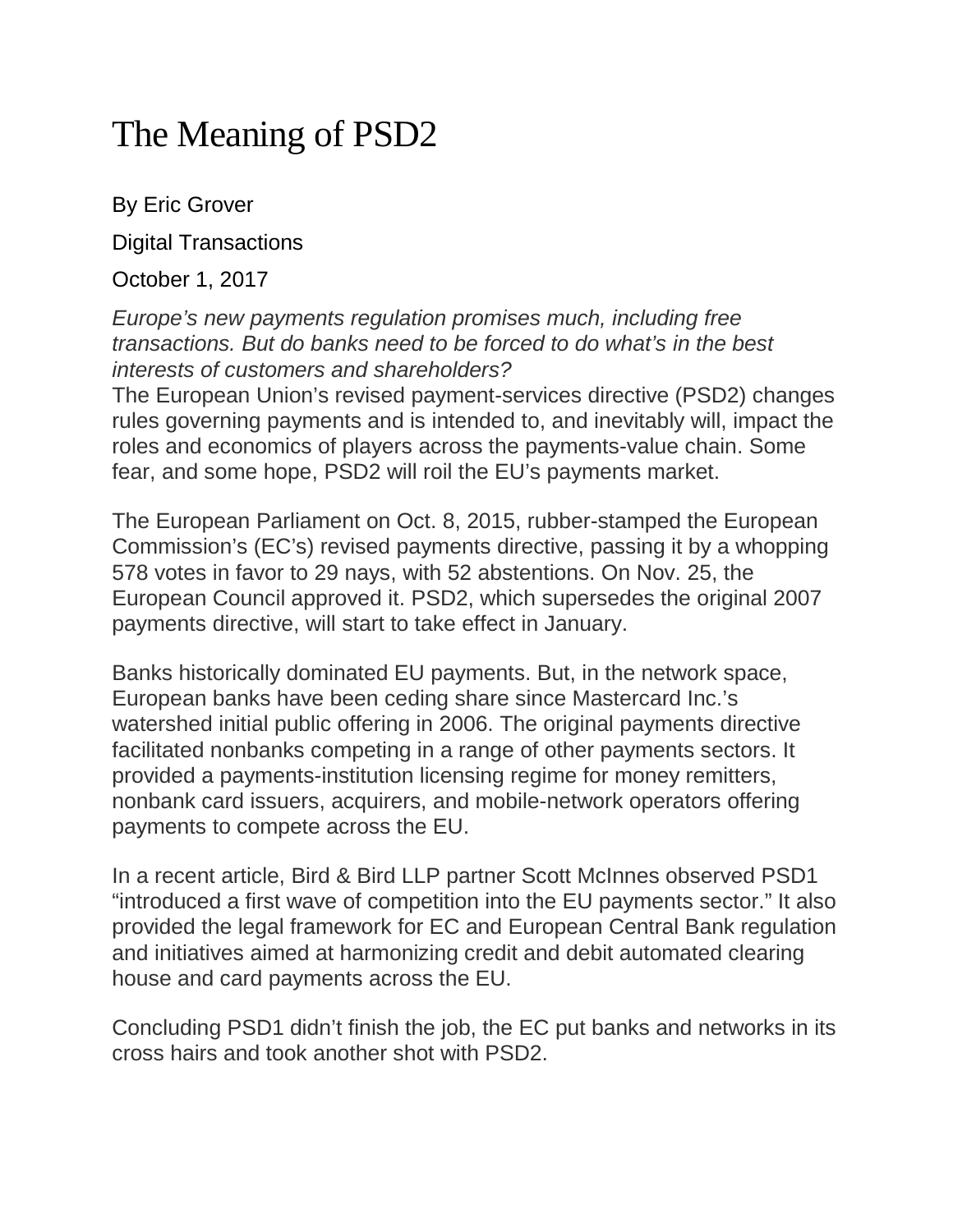Its purpose is to increase payments competition, innovation, and security. The EC envisions a constellation of new and nontraditional competitors for dominant retail-payment card networks such as Visa, Mastercard and Cartes Bancaires, and new services built off marketwide access to bank payments accounts and data.

The new directive is informed by EC regulators' thinly veiled hostility to traditional card networks, desire to squeeze retail banks' profits, prescribe how risk is managed, and set acceptable risk levels.

### **Account Access**

Three core provisions impact payments providers. First, starting in January, at their customers' request, payment-account providers—typically banks must permit a new type of licensed third-party provider, a Payment Initiation Service Provider (PISP), to initiate payments against their accounts, in principle for free.

Second, on request, payment-account providers must share paymentaccount data, including transaction data, with newly licensed Account Information Service Providers (AISPs). Last, PSD2 prescribes strong customer authentication (SCA), defined as two-factor authentication, for payments. That will be required in 2019.

Retail Goliaths, tech colossi, digital-wallet providers, fintechs, and an EU species of infomediary may attempt to take advantage of PSD2.

Galérie Lafayette, Auchan, Harrods, Tesco, Sainsbury's, and Carrefour have sophisticated retail credit card, loyalty, reward, and promotional programs. They have trusted brands and the wherewithal to offer incentives to persuade consumers to authorize payments against their accounts and retrieval of (transaction) data, with which they can more intelligently market to them. In fact, there may be no merchant on the planet better positioned to exploit PSD2 than Amazon.com Inc.

Tech titans such as Apple, Facebook, and Google use, and have further ambitions in, payments to enrich and increase consumer engagement on their platforms. That inevitably will diminish bank visibility, and in extremis will relegate banks to being backend utilities. PSD2 can only facilitate their efforts.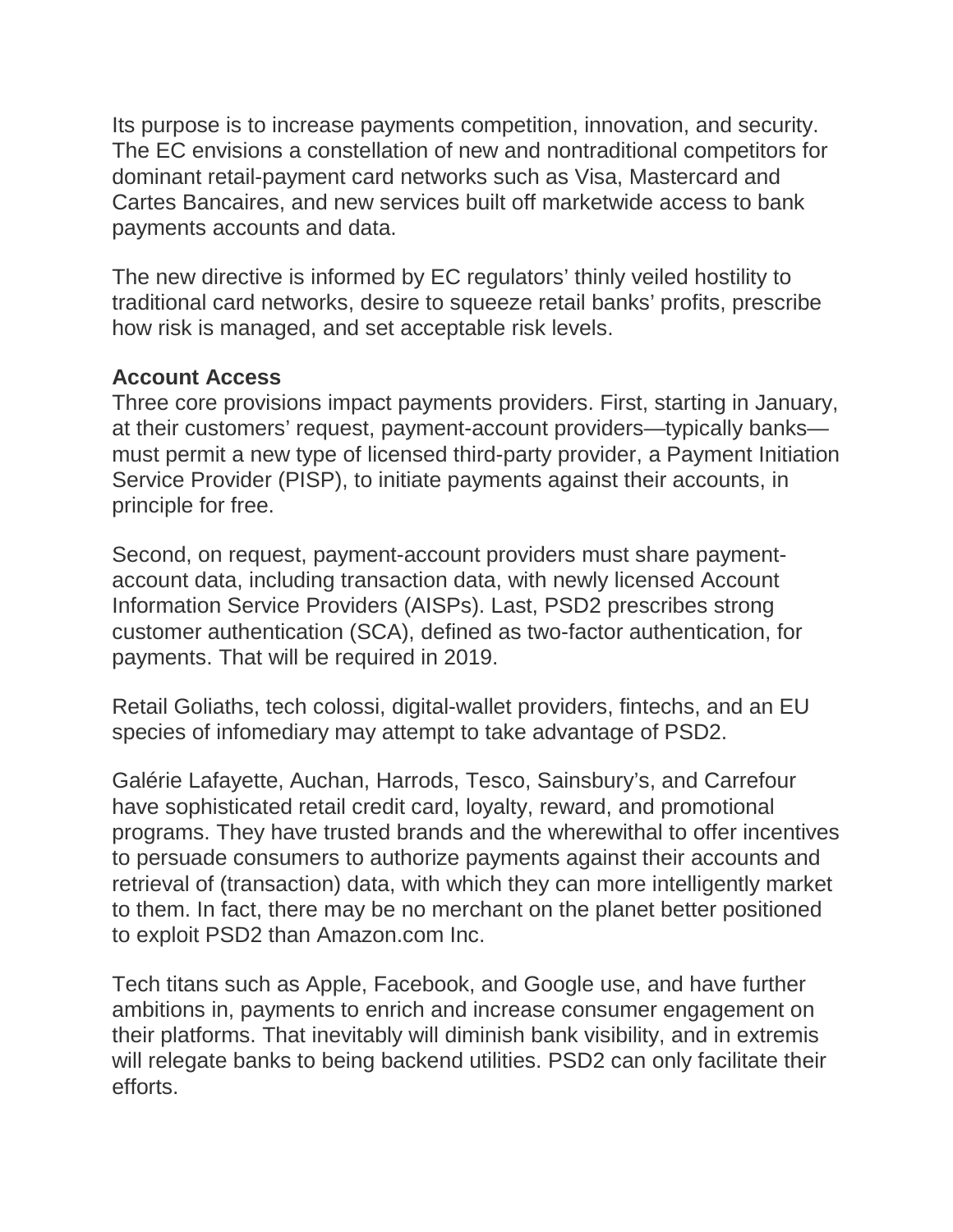Chinese fintech dragons Alipay and WeChat Pay are primarily focused on building merchant acceptance in the EU. If and when they seek European consumers, PSD2 may grease the skids for funding and building an ecosystem of financial and nonfinancial services.

Two-stage wallets like PayPal, open wallets Android Pay, Apple Pay, and Samsung Pay, and the gamut of in-app wallets could tap PSD2 payments and use consumers' payment history to enhance service delivered over their platforms. It'll be easier to add and manage multiple PSD2-enabled apps and wallets on smart phones than it is with their analogs in leather wallets.

As for the ballyhooed wave of fintechs, time will tell. London startup TrueLayer co-founder Franceso Simoneschi trumpets the bullish case, telling TechCrunch: "We believe that PSD2 will be a once-in-a-lifetime opportunity for startups to displace incumbent banks and financial-services providers." TrueLayer aims to arm challengers with a universal application programming interface to access bank infrastructure.

#### **Siren Song**

The siren song of pan-European and global payments standards has long been appealing, but for the foreseeable future, payment processors and hubs will have to deal with a messy and changing patchwork of connections. And there's a network effect. The more connections a processor has, the more compelling its offer.

But, while handicapped by plodding and risk-averse cultures incubated under heavy regulation, banks enjoy consumers' trust and relationships, and generally deliver an adequate to rich suite of services. Would-be bank slayers will need to provide compelling value to consumers to induce them in any numbers to authorize payment initiation and data sharing, and to directly or indirectly monetize it.

Consumers' bank payments data are a treasure trove. While big data are all the rage, classic payments data—a complete transcript of how much customers spent, when, and on what, are to die for. During the dotcom era, infomediaries such as Lumeria tried to enable consumers to monetize the enormous value of their archipelago of electronic data, distributed across financial institutions, phone companies, retailers, utilities, et al. It was a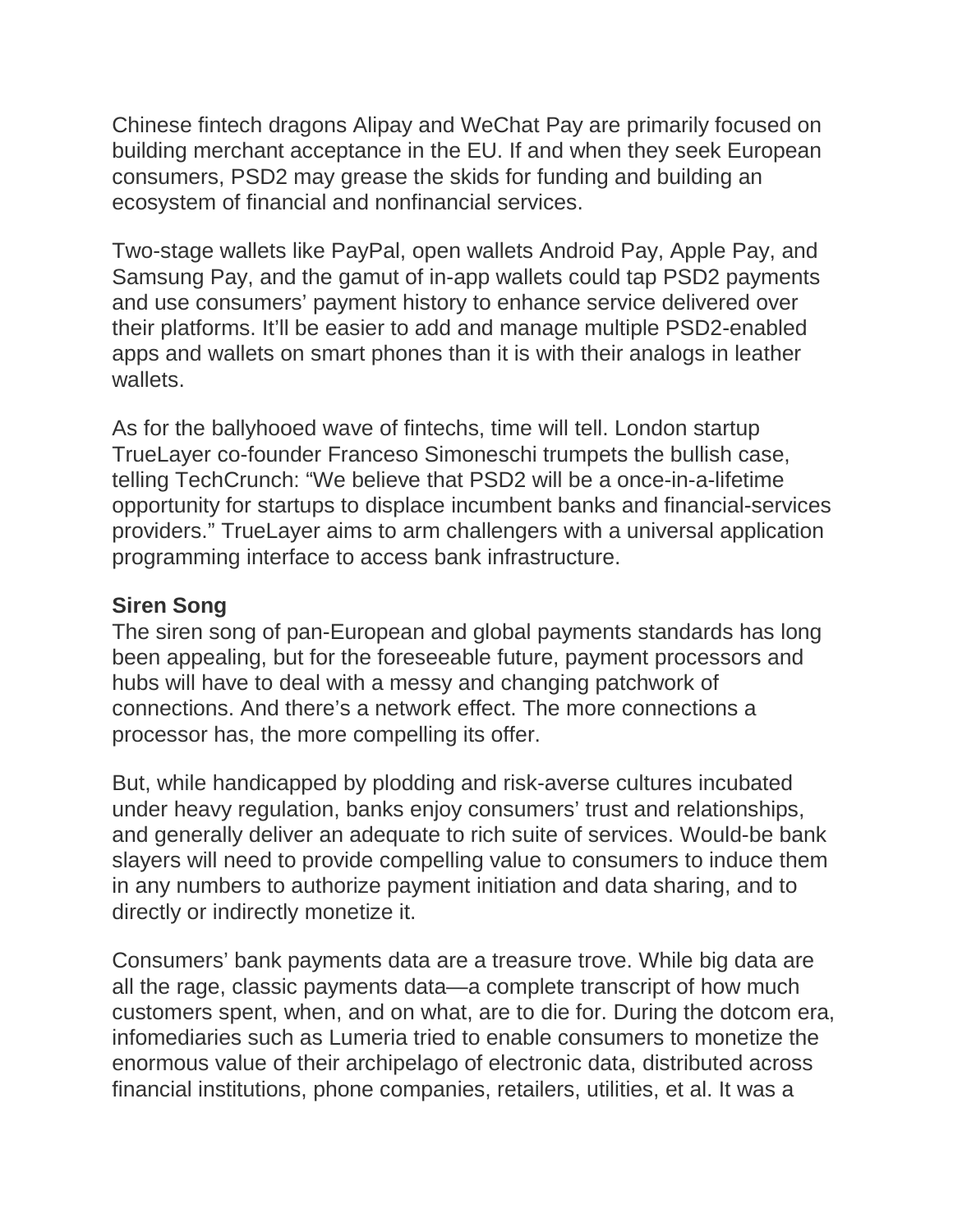powerful and very pro-consumer concept, which, unfortunately, never achieved takeoff velocity. Perhaps PSD2 will usher in a wave of euroinfomediaries.

American payment processors have a stake in PSD2. Total System Services (TSYS), which thus far in Europe processes but doesn't acquire, Elavon, Chase Paymentech, Stripe, Square, Intuit, First Data, Global Payments, and EVO Payments, are a critical part of Europe's payments ecosystem.

They're attempting to deliver additional services to merchants to reduce attrition and stem or even reverse fee erosion. They can add PSD2 payments to services offered for which they'd charge fees. Data is more interesting and a basis for enhancing their merchants' target marketing and promotional campaigns.

#### **Challenges**

As with any new system, there will be challenges. To be commercially viable, PSD2 processors and data harvesters will need to access perhaps hundreds of bank APIs (assuming that "screen scraping" is no long allowed—a matter still under discussion at this writing).

And, they or their clients must convince consumers to participate. Consumers and merchants are conservative in their payment habits. New systems must be compellingly better than those they seek to displace. Existing retail-payment systems work well and are a habit. Moreover, their acceptance networks are a powerful bulwark against the EC's pined-for stampede of disruptors.

The EC's static SCA rules may reduce fraud but will also increase abandonment rates and reduce the growth of e-commerce. Uber and like in-app payments are frictionless. It's hard to see how two-factor authentication won't degrade the experience.

PSD2 charged the European Banking Authority (EBA) with specifying SCA's technical standards. While the EBA is notionally independent, the EC controls its purse strings, subject to final approvals by the European Parliament and the European Council.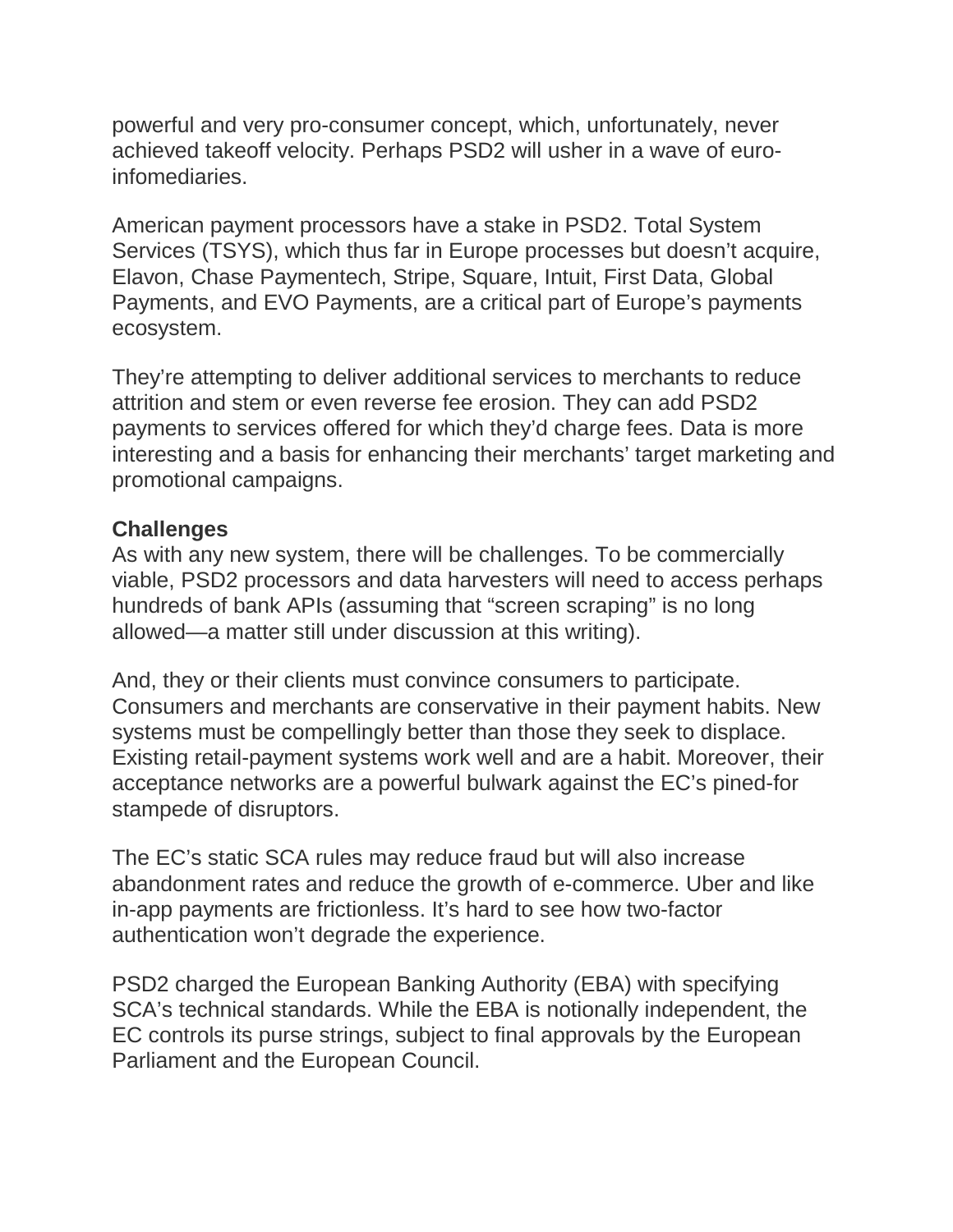SCA requires that payers provide two of three different elements: something only the user knows, something only the user possesses, and something only the user is.

No one in the payments industry would argue against robust fraud management. However, Bird & Bird's McInnes says strong customer authentication was mandated in the context where there's "supposedly too much fraud for online payments (in particular card-based online payments)."

But who should decide what's too much and how to manage it, the EU administrative state or participants in the market, participants with skin in the game?

Market-risk management is inherently dynamic, adjusting the available technology to changing threats and consumer, merchant, and bank tolerances for fraud, balanced against convenience and ease of transacting.

Publicly, PSD2 was widely hailed as a boon for competition, innovation, security, and for banks, if only they embrace open banking. It's not wise for private-sector actors to publicly question directives or guidance from on high in Brussels.

## **A Blessing?**

Open-banking evangelists argue banks sharing data and providing free payments will be a blessing. While access for approved vendors might enhance banks' value proposition and economics, being forced to permit third parties to make PSD2 payments for free and to share their customers' payments data isn't good for banks.

Quite the contrary. The state doesn't have to force profit-seeking firms to do what's in their and their shareholders' interests.

PSD2 is a taking, devaluing retail-banking relationships. If successful, it will diminish the value of banks' assets, change how the market operates, and cap the price of PSD2 payments and data sharing at zero. The EC's strong customer-authentication diktat will cut payments growth and consequently revenue.